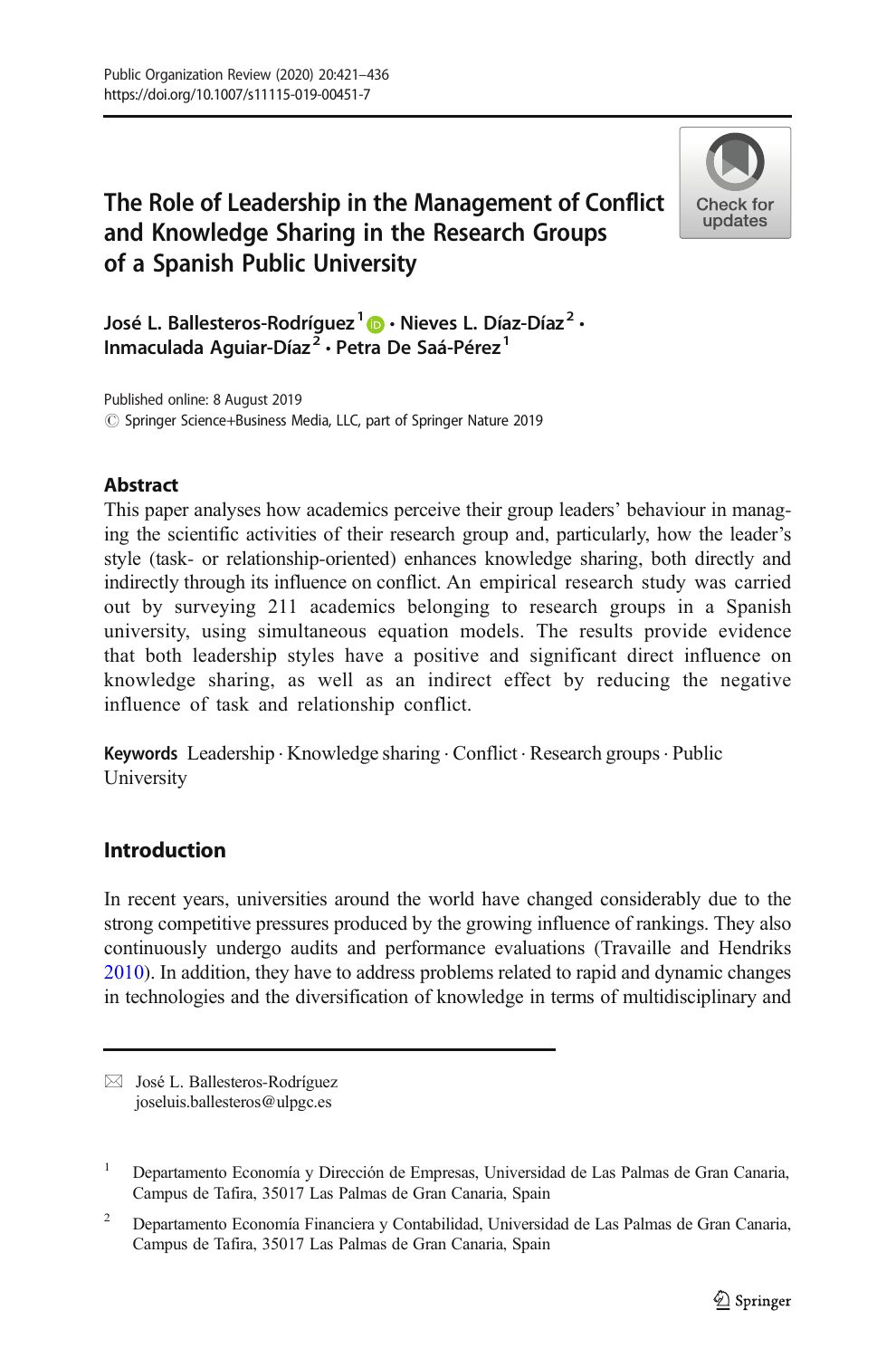multinational concerns (Lauring and Selmer [2011\)](#page-13-0). This new competitive environment, referred to by Degn et al. ([2018\)](#page-13-0) as "academic capitalism", also affects research groups within universities because they are increasingly pressured to obtain measurable results.

In this new context, more attention should be paid to understanding which management practices within public universities help to increase their productivity (Degn et al. [2018\)](#page-13-0). However, research carried out at universities largely depends on effective collaboration among academics (Lauring and Selmer [2011](#page-13-0)), and this, in turn, depends on their exchange of knowledge (Tan [2016](#page-14-0)). Moreover, it is important to focus on the organizational level, where the exchange of knowledge is truly relevant for scientific production. According to Travaille and Hendriks [\(2010\)](#page-14-0), the success processes related to the Nonaka's SECI model of knowledge occur at the research group level rather than at the research institute level. Nevertheless, in collaboration processes, the main determinants for not achieving success when sharing knowledge could be rooted in the lack of an adequate motivation policy and other issues related to human resource management (Jimenez-Jimenez and Sanz-Valle [2013\)](#page-13-0). In this regard, it should be taken into account that research group leaders in Spanish public universities have autonomy when managing their research teams and projects, which is a fundamental element in assuming responsibilities related to the management of human resources (Knies and Leisink [2014](#page-13-0)).

Research group members usually share research problems with their colleagues, seeking answers in interactive face-to-face communication (Tan [2016\)](#page-14-0). However, researchers must know and trust each other in order to exchange their knowledge (Nistor et al. [2015\)](#page-14-0). For this reason, it is critical to understand the underlying effects of the collaboration between a researcher and his/her group members, as well as the influence of these effects on the members' willingness to share knowledge with others (Liu et al. [2011\)](#page-13-0).

Travaille and Hendriks [\(2010\)](#page-14-0) draw attention to the management of the research group environment because, through knowledge sharing, creative chaos can be stimulated. In order to be creative, researchers need to consider other ideas and learn how to take different perspectives (Jiang et al. [2016;](#page-13-0) Schulz-Hardt et al. [2002](#page-14-0)). However, they also need to have certain interpersonal relationships with their colleagues (Fullwood et al. [2013\)](#page-13-0), so that they can improve communication and cooperation (Lu et al. [2011\)](#page-13-0). Thus, group leaders should sometimes prioritize a decrease in the group's internal tensions (Degn et al. [2018](#page-13-0)). Knowledge sharing can be fostered if leaders show certain behaviours related to knowledge management activities (Lee et al. [2010](#page-13-0)), convincing their group members that the exchange of ideas and open debate are beneficial for everyone, even in terms of publications and citations (Tian et al. [2009\)](#page-14-0). Leaders can also help by reducing hoarding behaviour, which generates high levels of conflict, and trying to inspire group members to share knowledge (Bai et al. [2016](#page-12-0)).

Taking these considerations into account, the objective of this paper is to analyse the influence of the academic research group leader on the level of knowledge sharing, both directly and indirectly through his/her influence on conflict. To this end, an empirical research study was carried out by surveying 211 academics who belonged to research groups in a Spanish public university. The results provide evidence that leaders' behaviours (task- or relationship-oriented) have a direct, positive, and significant effect on knowledge sharing, as well as an indirect effect by reducing the negative effect of high levels of task and relationship conflict. Unlike other studies that have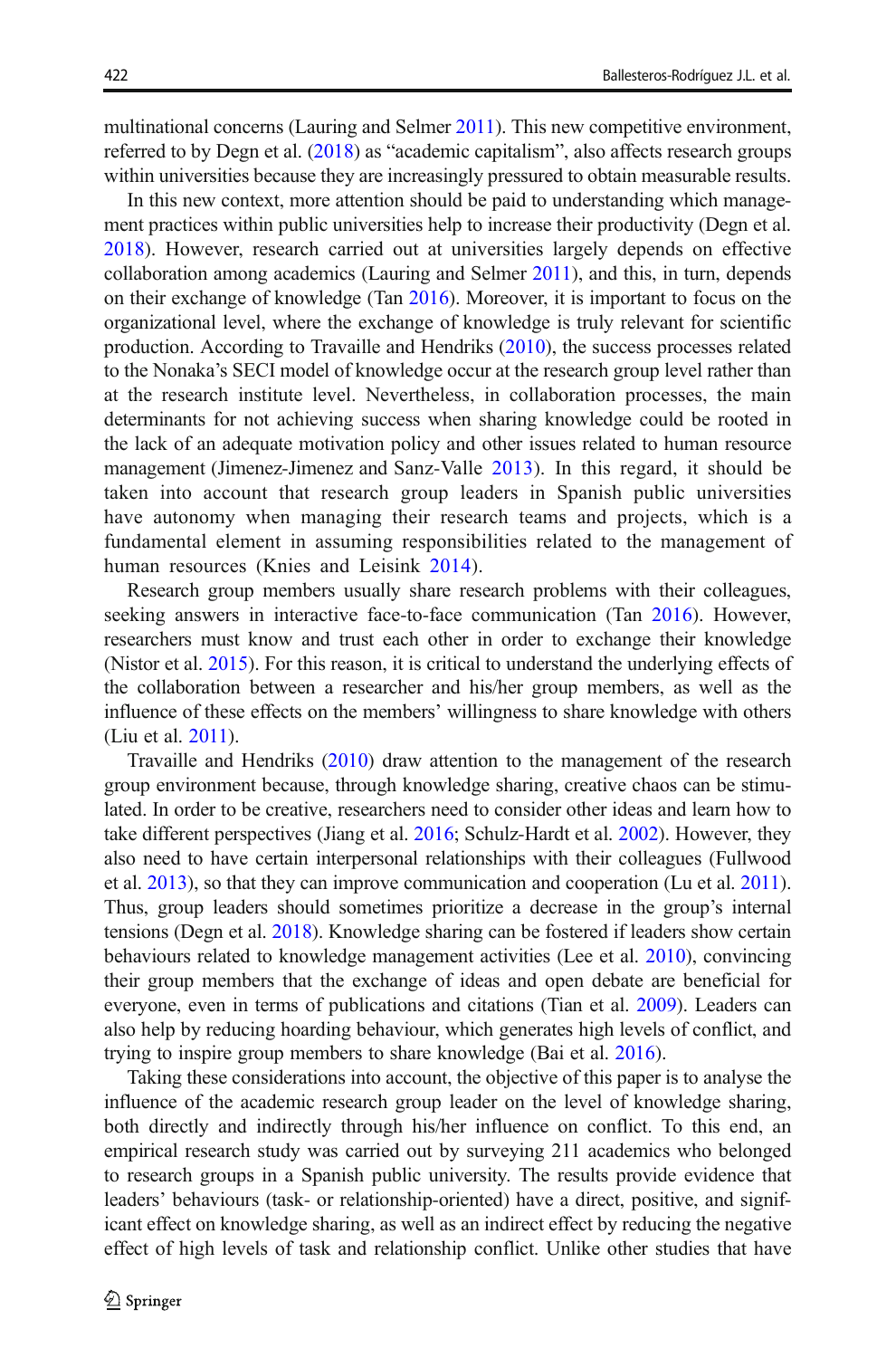explained knowledge management in universities in terms of the benefits researchers can obtain (e.g., Fullwood et al. [2013](#page-13-0)), this study contributes to the literature by studying not only the factors that can influence knowledge sharing among researchers, but also the way these factors interact.

# Theoretical Framework

# Leadership and Knowledge Sharing

Knowledge sharing refers to deliberate interpersonal interaction processes, such as discussions, exchanging ideas, or joint problem solving, where knowledge is exchanged (Matzler et al. [2011;](#page-13-0) Minbaeva et al. [2012\)](#page-14-0). In academic institutions, researchers obtain much of their knowledge through interactive face-to-face communications, rather than from written documents (Tan [2016\)](#page-14-0). The main contribution of knowledge-sharing processes is to make existing knowledge within organizations and individuals available to others (Jimenez-Jimenez and Sanz-Valle [2013](#page-13-0); Lu et al. [2011\)](#page-13-0). In this regard, several researchers highlight that knowledge sharing leads to better performance within groups (e.g., He et al. [2014](#page-13-0); Lee et al. [2010](#page-13-0)).

In many cases, knowledge sharing is based on an individual's voluntary act, and it is always under the individual's control (Sandhu et al. [2011](#page-14-0); Swart et al. [2014](#page-14-0)). However, group members may have reasons for not making their knowledge available to others, treating their own knowledge as a valuable and sensitive asset that must be carefully handled (He et al. [2014\)](#page-13-0). In the university context, research is motivated by the individual objectives of the researchers, who may be reluctant to share their knowledge (Tian et al. [2009\)](#page-14-0). Group members not only choose whether or not to share knowledge, but also with whom (Zboralski [2009](#page-14-0)). Nevertheless, although it has been suggested that individuals show anxiety when their knowledge is exposed to influences and needs coming from outside (Swart et al. [2014](#page-14-0)), there is evidence of academics' positive attitudes and intentions to share knowledge (Fullwood et al. [2013](#page-13-0)). The aforementioned arguments show the difficulty of managing the knowledge-sharing process, which cannot be arbitrary (He et al. [2014\)](#page-13-0).

Achieving a competitive advantage through knowledge management is highly dependent on the type of leadership deployed in the organization (Singh [2008\)](#page-14-0). According to Nistor et al. ([2015](#page-14-0)), in order to generate the necessary trust to share knowledge, there must be a basic organizational structure that makes it possible to establish some minimum group norms, and the leader can perform this role. Along these lines, Tian et al. [\(2009\)](#page-14-0) emphasize the role of university laboratories' leaders, who should promote a culture that fosters knowledge sharing. Leaders must convince their group members that the exchange of ideas and open debate are beneficial for everyone, even in terms of publications and citations (Tian et al. [2009\)](#page-14-0). Leaders can help to eliminate hoarding behaviour and try to inspire group members to share. Thus, knowledge sharing can be fostered if leaders have certain behaviours directly related to knowledge management activities: monitoring the environment for relevant new knowledge in order to share it within the group; challenging group members to try new approaches to problems; and pairing experienced individuals with less experienced members (Lee et al. [2010\)](#page-13-0). As Bai et al. ([2016](#page-12-0), p. 3248) point out, "a leader's behaviour does play a critical role in facilitating knowledge sharing and individual creativity".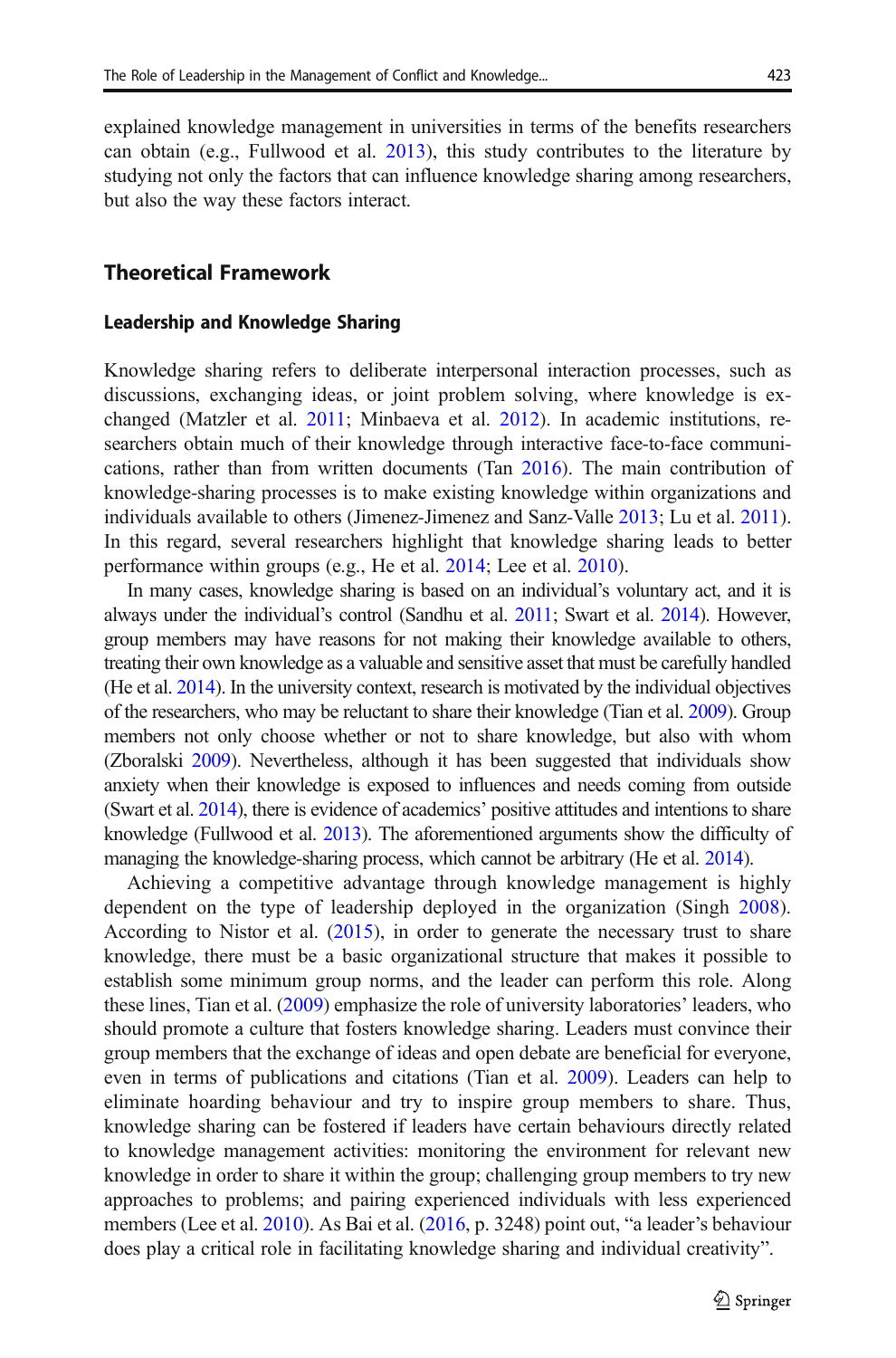From a behavioural perspective, leadership styles can be divided into two categories: task- or relationship-oriented. On the one hand, a task-oriented leader deals with task accomplishment and facilitates the understanding of task requirements, operating procedures, and the acquisition of task information (Salas et al. [1992\)](#page-14-0). This style is characterized by leader behaviours that "[…] emphasize the accomplishment of task objectives via the minimization of role ambiguity and conflict" (Burke et al. [2006](#page-13-0), p. 292). On the other hand, a relationship-oriented leader facilitates behavioural interactions, cognitive structures, and attitudes that must be developed before members can work effectively as a team. This kind of leader shows concern and respect for his followers, looks out for their welfare, and expresses appreciation and support (Bass [1990\)](#page-12-0). Burke et al. [\(2006,](#page-13-0) p. 303) found that both leadership styles "[…] are almost equally important in team effectiveness and explain significant amounts of respective variance in team productivity". These arguments lead to the following hypotheses:

- H1: Task-oriented leadership has a positive effect on knowledge sharing in research groups.
- H2: Relationship-oriented leadership has a positive effect on knowledge sharing in research groups.

#### Conflict and Knowledge Sharing

In universities, academics collect and contribute knowledge in different moments and contexts, for example "while teaching and co-teaching, commenting on papers by colleagues or in blind review processes, advising younger researchers, working with co-authors, participating in academic management meetings, attending conferences and colloquia, having conversations over lunch" (Berthoin Antal and Richebé [2009](#page-13-0), p. 84). Sharing knowledge means that researchers have to invest time and effort in encouraging the flow of knowledge among their group members, who have different types of specialized expertise (Grant [1996\)](#page-13-0). This process enhances group conflict when members discuss their different points of view using arguments and counterarguments (Jiang et al. [2016](#page-13-0)). Conflict has been considered one of the main challenges of group work because each group member provides task inputs and relationship inputs, with task and relationship conflict emerging (De Dreu and Weingart [2003](#page-13-0); Jehn et al. [2008\)](#page-13-0). Task conflict is a perception of disagreement among group members about the content of their decisions, and it involves differences in viewpoints, ideas, and opinions about the task being performed. Relationship conflict is a perception of interpersonal incompatibility among individuals, related to disagreements about values and personal issues (Jehn [1997;](#page-13-0) Jehn et al. [2008\)](#page-13-0).

The effects of both types of conflict can be seen in group members' moods, which may be expressed as negativity, irritability, and resentment on a personal level. These mind states cause individuals to waste time on activities aimed at reducing threats and increasing their share of power (Jehn [1997\)](#page-13-0). However, although conflict has generally been viewed as negative, a certain type of conflict could be beneficial. In recent years, some authors have proposed that, in certain circumstances, task conflict can be beneficial to team effectiveness because people are presented with other ideas and learn how to take different perspectives in order to be creative (Schulz-Hardt et al.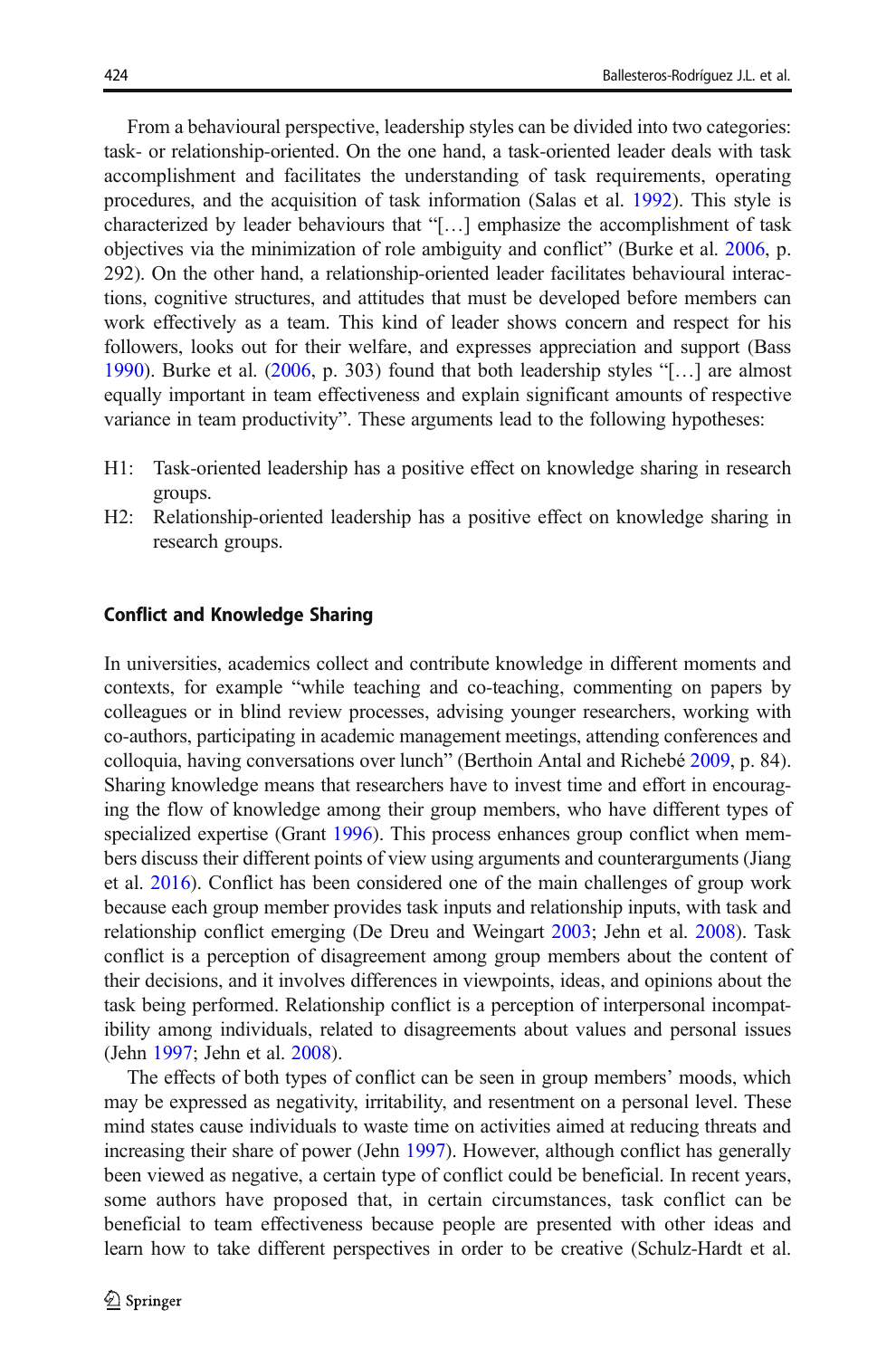[2002;](#page-14-0) Simons and Peterson [2000](#page-14-0)). Groups that experience task conflict tend to make better decisions because this conflict encourages greater cognitive understanding of the issue being considered and the acceptance of group decisions, and it prevents groupthink (Simons and Peterson [2000](#page-14-0)). Bai et al. [\(2016,](#page-12-0) p. 3240) state that "task conflict could contribute to employee knowledge sharing and creativity by triggering an exchange of information and an exploration of diverse and even opposing opinions". However, if the level of task conflict becomes so intense that information processing is blocked, this positive effect is reduced (De Dreu and Weingart [2003](#page-13-0)). As De Dreu and Weingart [\(2003,](#page-13-0) p. 741) point out, "a little conflict stimulates information processing, but as conflict intensifies, the cognitive system shuts down, information processing is impeded, and team performance is likely to suffer". Thus, if task conflict is not well managed, it can also be destructive to knowledge sharing (Bai et al. [2016;](#page-12-0) De Dreu and Weingart [2003;](#page-13-0) Jiang et al. [2016](#page-13-0); Simons and Peterson [2000\)](#page-14-0).

Although it is clear that knowledge-sharing processes have a cognitive nature, it must also be recognized that they have an important relationship component (Lu et al. [2011](#page-13-0)). For knowledge sharing to exist, there must be emotional ties linking the group members (van Woerkom and Sanders [2010\)](#page-14-0). Knowledge-sharing processes require the individuals' engagement, which makes them highly sensitive and justifies the shift toward more people-centred approaches for their study (Matzler et al. [2011](#page-13-0)). A positive attitude towards knowledge sharing requires the presence of social relationships based on trust, but at the same time, relationship conflict can eliminate the possibility of this presence (Xue et al. [2011\)](#page-14-0). Relationship conflict hinders open communication and fosters hostility and suspicion about others' ideas and arguments, and these behaviours will drastically reduce the group's information processing ability (De Dreu and Weingart [2003](#page-13-0); Kotlyar and Karakowsky [2007\)](#page-13-0). Thus, the following hypotheses are formulated:

- H3: Task conflict has an inverted-U effect on knowledge sharing in research groups
- H4: Relationship conflict has a negative effect on knowledge sharing in research groups

# Leadership and Conflict

The research group's performance is closely related to the leader's behaviour because some members may be linked to the research group for a relatively short time, focus mainly on scientific issues, and not have much of an opportunity to get to know each other (Nistor et al. [2015\)](#page-14-0). In this context, conflict is inherent to the interactions that occur within a group. But this conflict does not appear spontaneously or unjustifiably; it has a foundation, and the way the leader manages it will have an important impact on the group's performance (Zhang et al. [2011](#page-14-0)). This means that the leader has the opportunity to use his/ her influence to minimize the presence of conflict and its level of intensity when it appears (Kotlyar and Karakowsky [2007\)](#page-13-0).

According to Kotlyar and Karakowsky [\(2007\)](#page-13-0), the leader has the difficult and delicate duty of trying to prevent the emergence of relationship conflict. The leader can manage his/her followers' emotions, so that they can show appropriate conduct that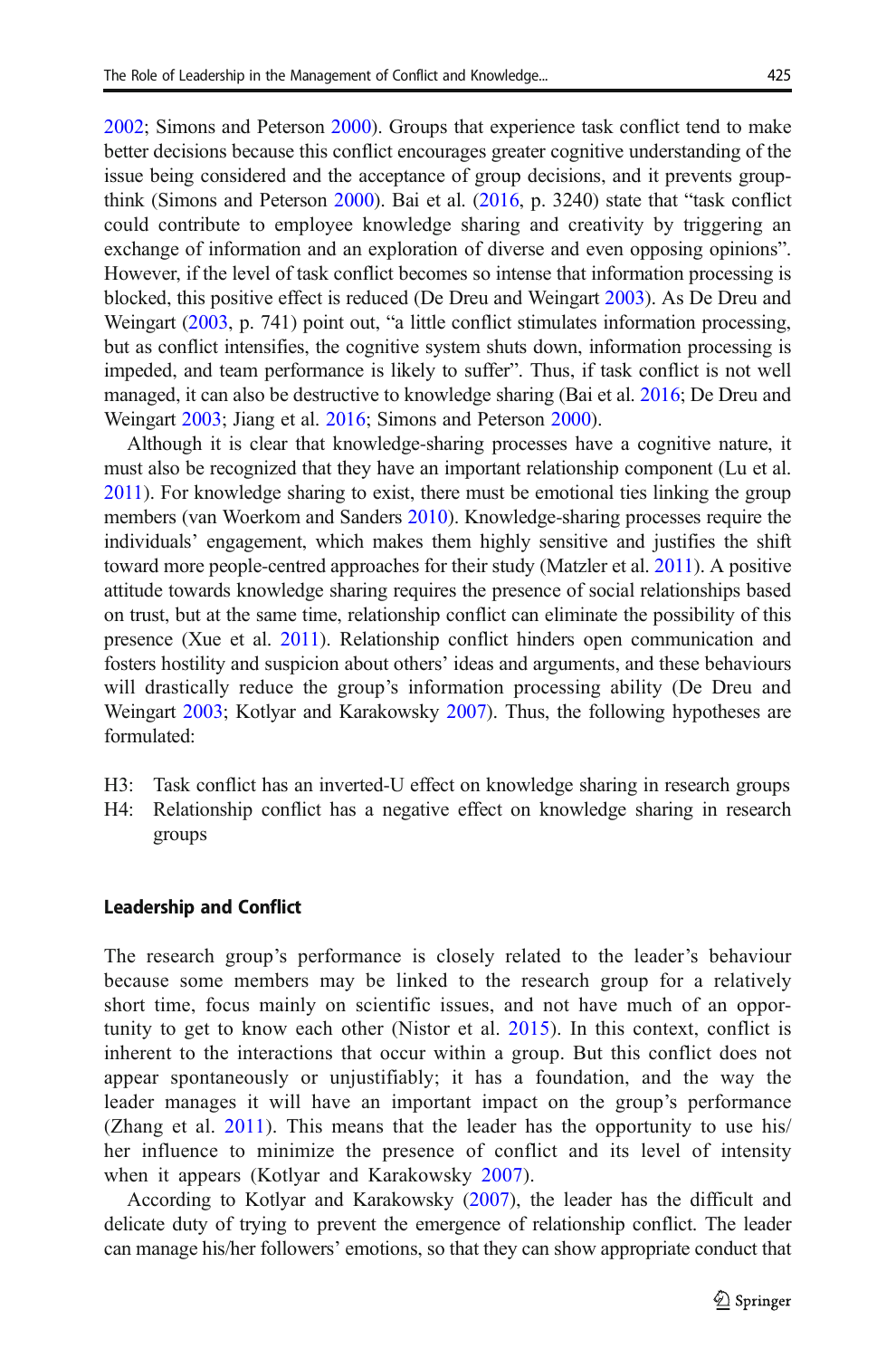will lead them to enjoy a positively appraised work environment, which in turn will help the group's effectiveness. Therefore, the leader should try to keep relationship conflict from becoming chronic within the group because it could have devastating effects on the group's functioning and productivity (Jehn [1997](#page-13-0); Tiosvold [2006\)](#page-14-0). Furthermore, once relationship conflict has appeared, the generation of productive task-conflict through healthy debate might be inviable (Kotlyar and Karakowsky [2007\)](#page-13-0).

Leaders must help members to minimize the likelihood of reaching dysfunctional conflicts, seeking a good group environment that can stimulate creative chaos (Travaille and Hendriks [2010\)](#page-14-0). In this regard, Ayoko and Callan ([2010](#page-12-0), p.223) point out that "the behaviours of the leader can assist in setting boundaries around inappropriate emotional play in the team which may reduce the frequency of conflict while preventing conflict escalation". This aim can be achieved through different leadership styles or behaviours. Leaders with taskoriented behaviour often serve as examples for team members, reducing the negative consequences of task conflict by focusing on goal achievement and establishing well-defined patterns of communication (Bai et al. [2016;](#page-12-0) Tabernero et al. [2009](#page-14-0)). Moreover, team members who perceive a greater task-oriented leadership style experience positive emotions toward their colleagues more frequently, thus reducing relationship conflict (Bono et al. [2007\)](#page-13-0). By contrast, a leader's relationship-oriented behaviour will help to maintain or control an appropriate level of conflict by establishing good interpersonal relationships within the team in order to prevent both task and relationship conflicts (van Woerkom and van Engen [2009\)](#page-14-0) (Fig. 1). Thus, the following hypotheses are proposed:

- H5: Task-oriented leadership has a negative effect on conflict in research groups
- H6: Relationship-oriented leadership has a negative effect on conflict in research groups



Fig. 1 Proposed model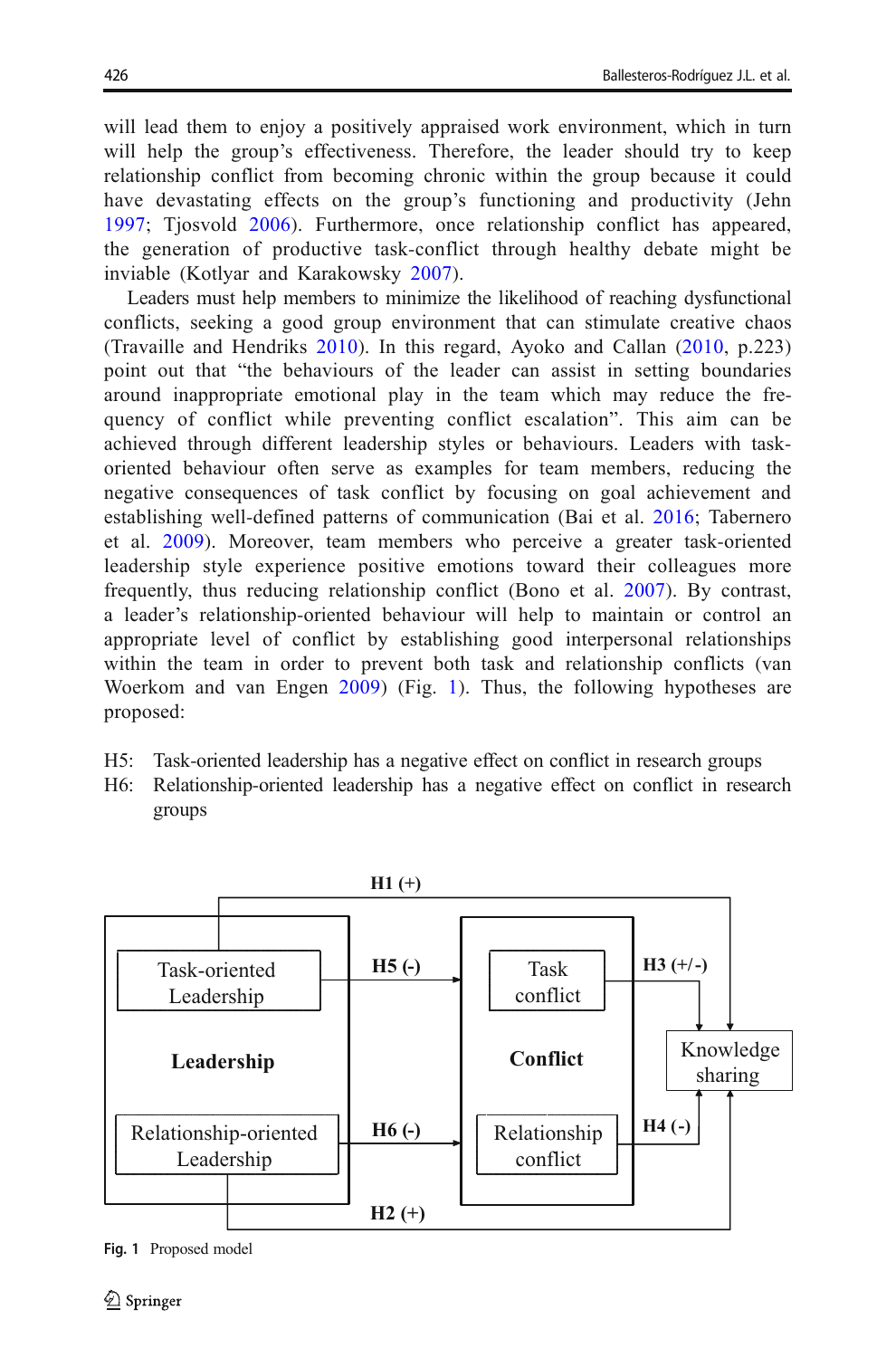# Methodology

#### Sample

To achieve the proposed objectives, an empirical study was conducted at a Spanish university. The population of the study was composed of researchers in the university, and it was restricted to those who belonged to a research group. Researchers who were group leaders were excluded. Data for the study were collected through primary sources. Thus, information on leadership, conflict, and knowledge sharing among the members of a research group was obtained through a questionnaire sent out to all the researchers in the population through institutional e-mail. Three reminders were sent to increase the response rate, and a hard copy of the questionnaire was subsequently sent to researchers who had not replied. Thus, 242 researchers participated in the study. However, questionnaires with incomplete information were eliminated, and so the final sample consisted of 211 questionnaires from researchers belonging to 94 groups.

#### Measurement

The design of the questionnaire was based on a review of the literature, resulting in several seven-point Likert-type scales, ranging from 1 (strongly disagree) to 7 (strongly agree), to measure the variables included in the study.

Knowledge sharing was measured with a scale based on previous work (Chow and Chan [2008](#page-13-0); Liu et al. [2011\)](#page-13-0), where each researcher valued the level of knowledge shared among the members of his/her research group during the period of the study. Some examples of items are: "The members of the research group shared the results of our research with each other (new articles, projects, etc.)"; or "The members of the research group usually told each other if they were undertaking any research activity that could facilitate the others' work". Confirmatory Factor analysis showed the existence of one factor that accounted for 77.2% of the variance. This scale showed a Cronbach's alpha of 0.97.

Leadership was measured taking as reference the scale developed by Hemlin ([2006](#page-13-0)) in the context of research groups, but adapted to enhance the task or relationship orientation of the leader. In order to reduce the dimensions of the scale, a confirmatory factor analysis with varimax rotation was carried out, reflecting the existence of the two expected dimensions (Task-oriented leadership and Relationship-oriented leadership). A sample item from the task-oriented leadership scale is: "The leader of my research group knows what to do if working problems arise"; and an item from relationshiporiented leadership scale is: "The leader of my research group gets on well with the group members". They accounted for 83.80% of the total variance. All loadings exceeded 0.78, and the Cronbach's alphas value for the factors were 0.96 and 0.91, respectively.

Conflict was measured with an adaptation of the scale developed by Jehn and Mannix [\(2001\)](#page-13-0) to more closely reflect task and relationship conflict. A sample item from the scale was: "There were often conflicting opinions regarding projects to be addressed by the research group". It should be kept in mind that individuals from the same group may have different views of the degree of conflict due to personal traits and situations. For this reason, in the present study, respondents were asked about their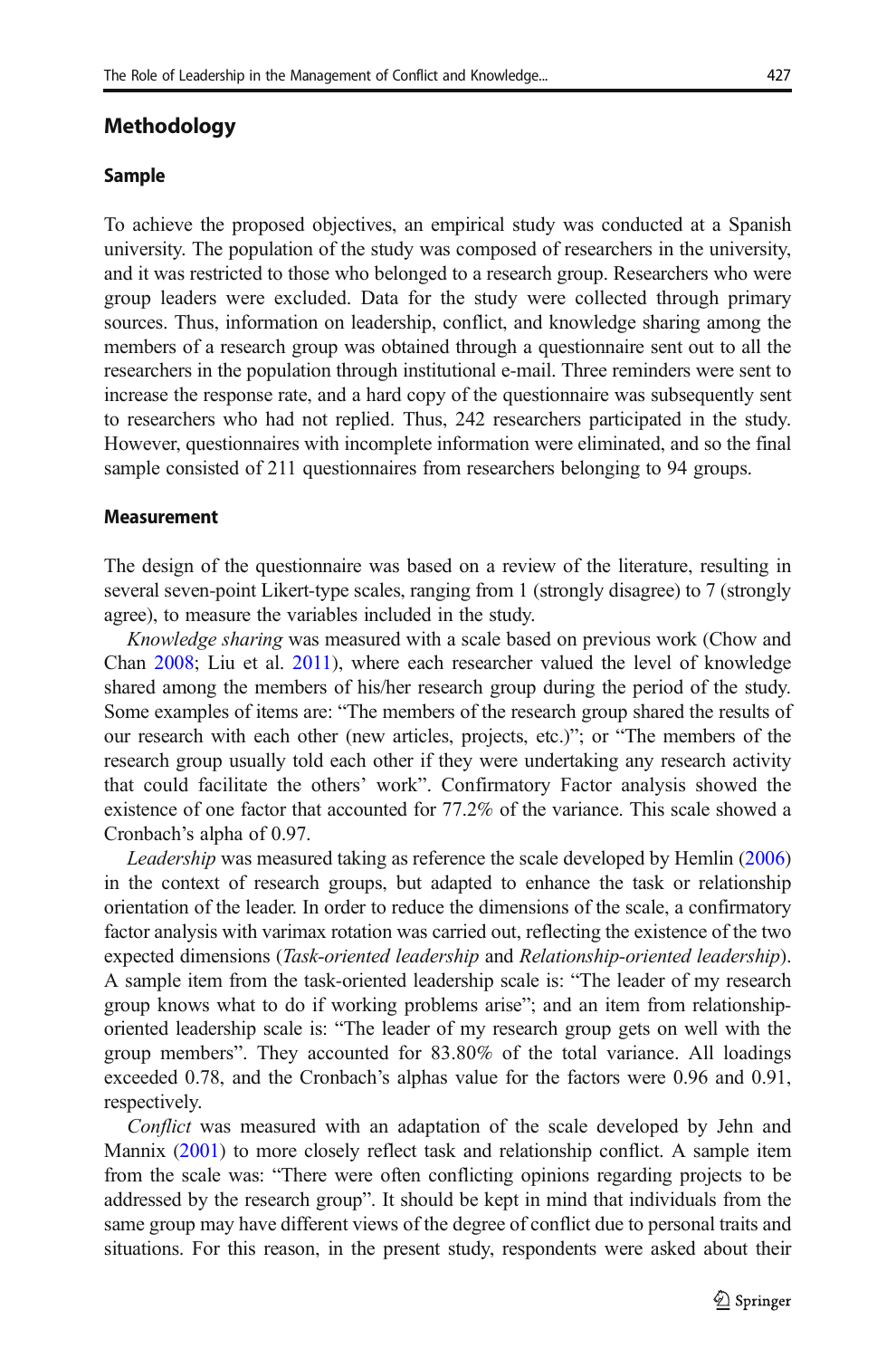<span id="page-7-0"></span>perceptions of conflict in the group (see Lu et al. [2011](#page-13-0) for an in-depth review). A factor analysis confirmed the existence of the two expected dimensions: Task conflict and Relationship conflict. Both factors jointly accounted for 78.2% of the variance. Cronbach's alpha value were 0.93 and 0.92, respectively.

Additional variables were included to control the influence of the characteristics related to the researchers and their teams that can also affect knowledge sharing. The control variables included the researcher's age (age), measured with three dummy variables: under 40 years of age (reference in models), between 40 and 50, over 50 (Pezzoni et al. [2012](#page-14-0)). The researcher's gender (gender) was included as a dummy variable, with the value of 1 if the researcher was female (Pezzoni et al. [2012\)](#page-14-0). Differences in performance due to the researcher's academic rank (*academic rank*) were controlled with 5 dummy variables: Professor (omitted in the models), Associate Professor, Tenured Lecturer, Assistant Professor, and Teaching Assistant (Rotolo and Messeni-Petruzzelli [2013\)](#page-14-0). In this regard, another variable (nsexenios) that considers the number of six-year periods of officially recognized research for each researcher was also included. Team size *(team size)* was considered using the logarithm of the number of members of each research team (Forti et al. [2013](#page-13-0)). Finally, Knowledge area is considered through five dummy variables that adopt the value of 1 if the team belongs to a specific area: Arts and Humanities, Social and Law Sciences, Sciences, Health Sciences, and Engineering and Architecture.

#### Data Analysis

Simultaneous equation models using three-stage least squares (3SLS) were employed in the estimation. A system of three simultaneous equations was specified. *Knowledge* sharing is the dependent variable in the first Eq.  $(1)$ , and it includes the effect of two endogenous variables (Task conflict and Relationship conflict). Task-oriented leadership and Relationship-oriented leadership are key explanatory variables of interest in this equation, which also includes control variables that might affect researchers' knowledge sharing. The second Eq.  $(2)$  considers the endogenous variable (*Task* conflict) as the dependent variable, and it includes a set of control variables. Both types of leadership also appear as key explanatory variables of interest. Finally, the third Eq. [\(3](#page-8-0)) considers the endogenous variable (Relationship conflict) as the dependent variable, and it includes a set of control variables. Again, both types of leadership are the key explanatory variables of interest. Both conflict variables are considered endogenous and are simultaneously determined. The rest of the variables are exogenous.

Knowledge Sharing =  $\beta_0 + \beta_1$ Task-oriented Leadership<sub>i</sub> +  $\beta_2$ Relationship  $\text{-oriented Leadership}_i + \beta_3\text{Task conflict}_i + \beta_4\text{Task conflict}_i^2$ + $\beta_5$ Relationship conflict<sub>i</sub> +  $\beta_6$ Team Size<sub>i</sub> +  $\beta_7$ Team Size<sup>2</sup><sub>i</sub>  $+\beta_8$ nsexenios<sub>i</sub> +  $\varepsilon_1$ i = 1, ……, 211  $(1)$ 

Task conflict<sub>i</sub> = 
$$
\beta_0 + \beta_1
$$
Task-oriented Leadership<sub>i</sub> +  $\beta_2$ Relationship  
–oriented Leadership<sub>i</sub> +  $\beta_3$ Team Size<sub>i</sub> +  $\beta_4$ nsexenios<sub>i</sub>  
+ $\beta_{5-8}$ Knowledge area<sub>i</sub> +  $\varepsilon_i$ *i* = 1, ......, 211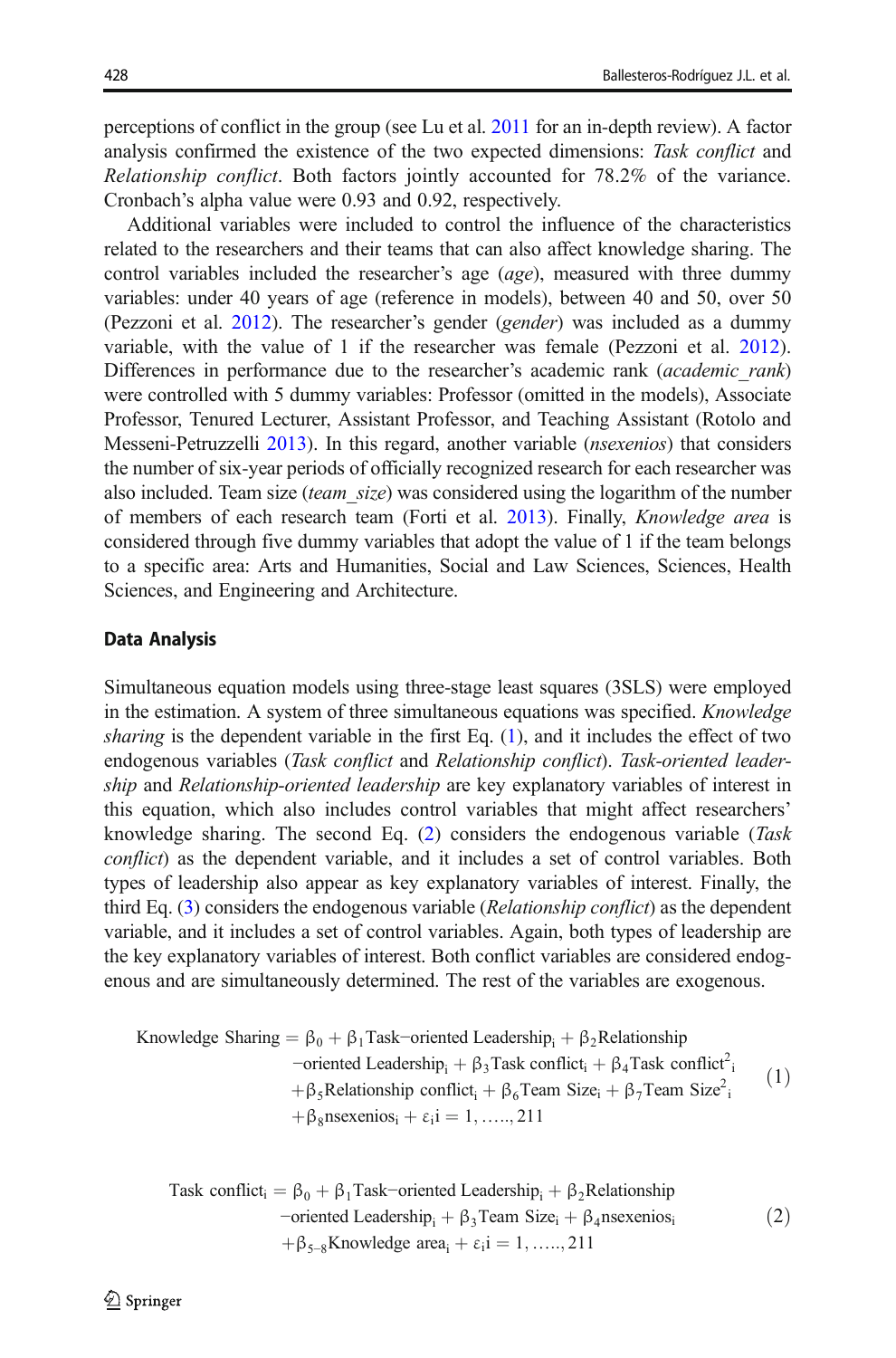<span id="page-8-0"></span>Relationship conflict<sub>i</sub> =  $\beta_0 + \beta_1$ Task-oriented Leadership<sub>i</sub> +  $\beta_2$ Relationship  $\alpha$ -oriented Leadership;  $\beta_3$ TeamSize<sub>i</sub> +  $\beta_4$ <sub>-7</sub>academic\_rank<sub>i</sub>  $\beta_{8-9}Age_i + \beta_{10} gender_i + \varepsilon_i = 1, \ldots, 211$  $(3)$ 

The system of equations presents endogenous variables. Estimation by Ordinary Least Squares (OLS) could obtain biased or inconsistent estimators. Consequently, instead of using OLS and two-stage least squares (2SLS) to test the hypotheses, a simultaneous equations approach using three-stage least squares (3SLS), which addresses problems of potential endogeneity and cross-correlations between equations, was estimated (Greene [2012\)](#page-13-0). Model estimation was carried out with the econometric programme STATA 11.

Harman's one-factor test was conducted to empirically address the threat of common method variance (Podsakoff and Organ [1986\)](#page-14-0). Three factors emerge explaining 77.02% of the variance, with the first factor accounting for 29.73% of the variance. Accordingly, common method variance does not appear to be a problem in this study. Moreover, regarding the explanatory variables, there are no multicollinearity problems because the VIF (Variance Inflation Factor) values are less than five in all cases.

# **Results**

Table [1](#page-9-0) presents the results obtained from the 3SLS estimation to test the hypotheses related to the direct and indirect effects of leadership on knowledge sharing. The results of Eq. [1](#page-7-0) reveal that a task-oriented leadership style by the research groups' leaders has a positive and significant effect ( $\beta = 0.461$ ;  $p < 0.01$ ) on knowledge sharing. Thus, the higher the task-oriented leadership, the higher the value of the knowledge shared among the researchers, supporting hypothesis H1. On the other hand, the results of Eq. [1](#page-7-0) also show a positive and significant influence of the relationship-oriented leadership style on knowledge sharing within research groups (β = 0.739; p < 0.01). These results support hypothesis H2.

Results show that there is a non-linear relationship (positive/negative) between task conflict and knowledge sharing (see Table [1\)](#page-9-0). The linear coefficient of the task conflict variable is positive and significant ( $\beta = 2.077$  p < 0.001 in Eq. [1\)](#page-7-0), whereas the coefficient of the quadratic term is negative and significant ( $\beta = -0.423$  p < 0.05 in the same equation). Thus, up to a certain level of task conflict, the knowledge shared among the researchers increases. However, above that level, a higher level of this type of conflict has a negative effect on the knowledge shared among the research group's members. By contrast, the results also reveal that relationship conflict among the researchers has a negative and significant effect on their knowledge sharing ( $\beta = -1.265$ ; p < 0.05). These results support hypotheses H3 and H4.

Finally, the results of Eq. [2](#page-7-0) indicate that task-oriented leadership negatively and significantly influences task conflict, whereas the results of Eq. 3 show that this type of leadership influences relationship conflict in the same way. Therefore, these results support hypothesis 5. Similarly, the results show that relationship-oriented leadership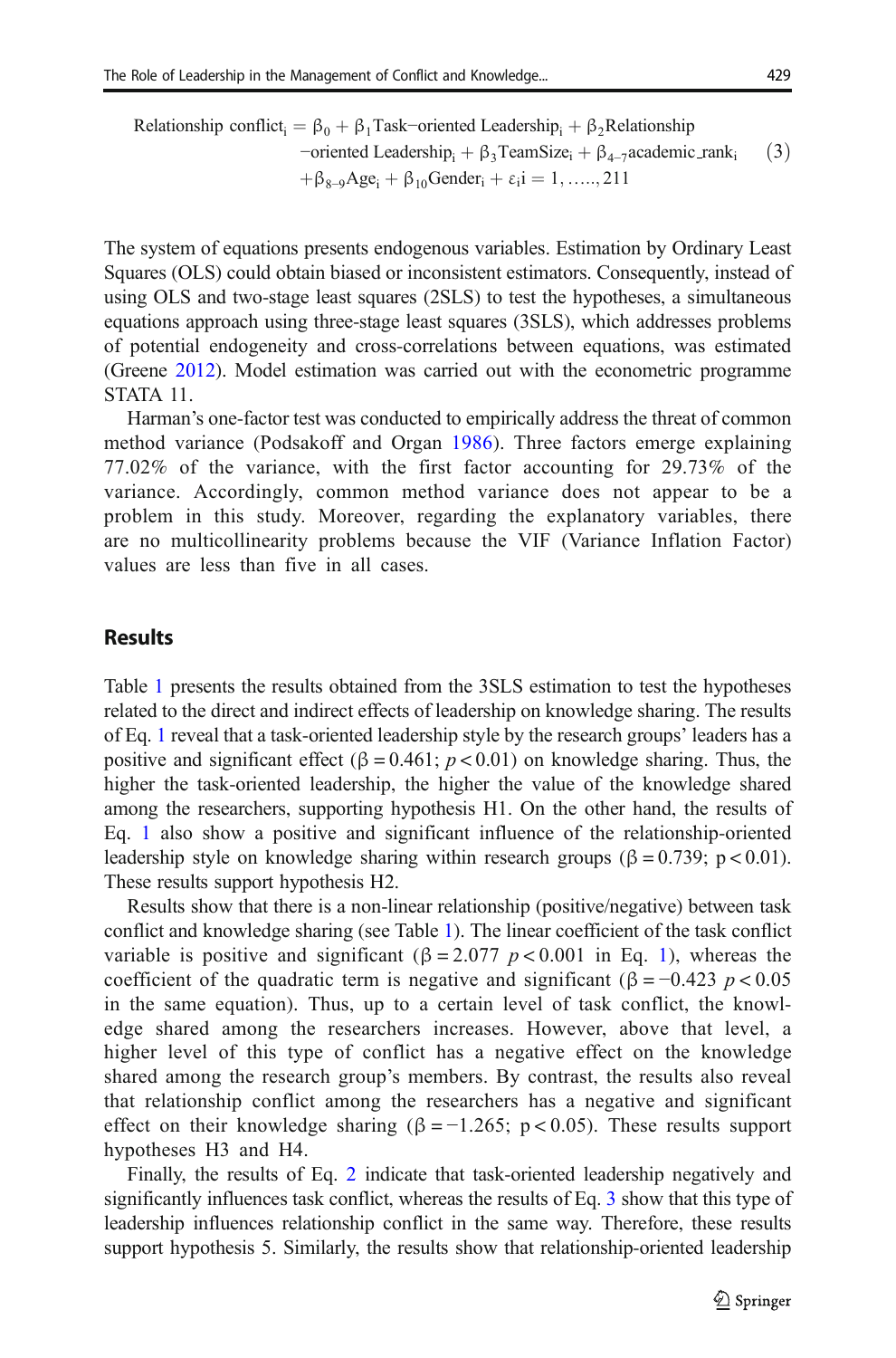|                                   | $\beta$     | S.E.    |
|-----------------------------------|-------------|---------|
| Equation 1. Knowledge sharing     |             |         |
| Task-oriented leadership          | $0.461***$  | (0.160) |
| Relationship-oriented leadership  | $0.739***$  | (0.255) |
| Task conflict                     | $2.077***$  | (0.625) |
| Task conflict2                    | $-0.423**$  | (0.200) |
| Relationship conflict             | $-1.265***$ | (0.519) |
| Team size                         | $-0.076**$  | (0.035) |
| Team size2                        | $0.001*$    | (0.001) |
| nsexenios                         | $-0.043$    | (0.091) |
| Constant                          | $0.909**$   | (0.376) |
| Chi <sup>2</sup> Statistic        | $112.47***$ |         |
| Equation 2. Task conflict         |             |         |
| Task-oriented leadership          | $-0.145**$  | (0.067) |
| Relationship-oriented leadership  | $-0.539***$ | (0.068) |
| Science area                      | 0.222       | (0.165) |
| Health sciences area              | $0.268*$    | (0.153) |
| Social sciences area              | $0.309**$   | (0.141) |
| Engineering and architecture area | $0.323*$    | (0.184) |
| Team size                         | $-0.002$    | (0.006) |
| nsexenios                         | $0.107*$    | (0.058) |
| Constant                          | $-0.216$    | (0.136) |
| Chi <sup>2</sup> Statistic        | 94.16***    |         |
| Equation 3. Relationship conflict |             |         |
| Task-oriented leadership          | $-0.205***$ | (0.070) |
| Relationship-oriented leadership  | $-0.325***$ | (0.071) |
| Team size                         | $-0.009$    | (0.006) |
| Associate Professor               | 0.117       | (0.216) |
| <b>Tenured Lecturer</b>           | 0.006       | (0.264) |
| <b>Assistant Professor</b>        | 0.007       | (0.240) |
| <b>Teaching Assistant</b>         | 0.246       | (0.267) |
| Age: from 40 to 50                | $-0.080$    | (0.132) |
| Age: more than 50                 | $-0.221$    | (0.167) |
| Gender                            | 0.114       | (0.102) |
| Constant                          | 0.124       | (0.264) |
| Chi <sup>2</sup> Statistic        | 47.48***    |         |

<span id="page-9-0"></span>Table 1 Effect of leadership on conflict and knowledge sharing in academic research groups

Significant to  $p < 0.01$ : \*\*\*;  $p < 0.05$ \*\*;  $p < 0.1$ \*

Estimation method: Three-stage Least Squares (3SLS)

S.E.: Standard errors

significantly and negatively influences both task conflict (Eq. [2\)](#page-7-0) and relationship conflict (Eq. [3](#page-8-0)), thus supporting hypothesis 6.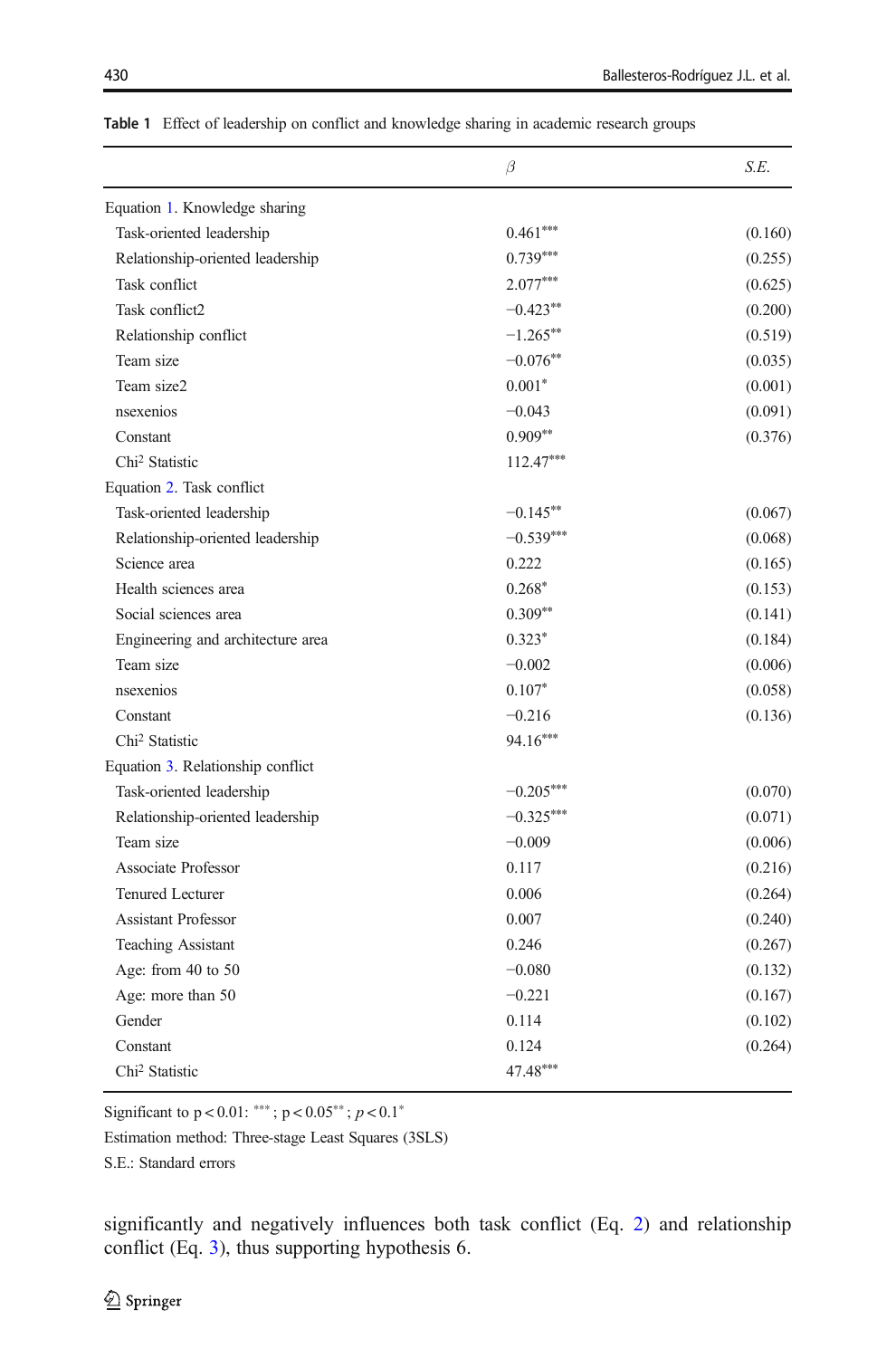The results of the estimated model support the hypotheses related to the effect of leadership on knowledge sharing, highlighting the direct and indirect effect of leadership. The findings suggest that the leadership style has two positive effects on knowledge sharing. First, researchers in groups with strong leadership share more knowledge than researchers in groups without this characteristic. Second, researchers within groups with strong leadership reduce conflict in order to share knowledge appropriately. The results reveal that the leadership style may help researchers in a group to manage conflicts for their mutual benefit and achieve higher values of knowledge sharing.

Regarding the control variables, the results show that team size has a negative effect on knowledge sharing up to a certain level, when it becomes positive (Eq. [1](#page-7-0) in Table [1\)](#page-9-0). The results also show that the knowledge areas of Social and Law Sciences, Health Sciences, and Engineering and Architecture have a positive effect on task conflict, compared to Arts and Humanities, which is omitted from the model (Eq. [2](#page-7-0) in Table [1\)](#page-9-0). In addition, there is a positive and significant relationship between the number of sixyear periods of officially recognized research in the group and the level of task conflict (Eq. [2](#page-7-0) in Table [1\)](#page-9-0).

# Discussion-Conclusion

This paper examines the role of leadership in knowledge sharing within research groups in a Spanish public university, both directly and indirectly through its influence on conflict. Knowledge sharing has become an element of interest for all kinds of organizations that try to build on knowledge to achieve a competitive advantage. This interest is even greater in organizations such as universities because their purpose is the creation and transfer of knowledge. Unlike other studies that have explained knowledge sharing in terms of benefits that researchers could gain from being involved in these kinds of practices (e.g., Fullwood et al. [2013\)](#page-13-0), this paper analysed the influence of taskand relationship-oriented leadership on knowledge sharing, as well as their impact on task and relationship conflict, which may hinder knowledge sharing within the group. Thus, this study contributes to filling the gap identified by Merat and Bo [\(2013\)](#page-13-0), who considered that when studying the knowledge exploitation capability, researchers have tended to focus on identifying the factors that can influence it, but they have somehow ignored the way this effect occurs. The results provide evidence that leaders' behaviours (task- or relationship-oriented) have a direct, positive, and significant effect on knowledge sharing, as well as an indirect effect by reducing the negative effect of high levels of task and relationship conflict.

The results show that leaders can play a pivotal role in knowledge-sharing activities within research groups in public universities because they can create an environment of positive interactions among group members in order to facilitate knowledge-sharing activities, which, in turn, contribute to the creation of new knowledge (Rotolo and Messeni-Petruzzelli [2013\)](#page-14-0). In this regard, this study deepens the understanding of how group leaders can play the role of facilitator and mentor in knowledge sharing (Burke et al. [2006](#page-13-0); Tabernero et al. [2009\)](#page-14-0). Knowledge sharing can be encouraged by fostering social interactions and stimulating interpersonal relationships that minimize conflict and improve proper behaviours among group members (Bai et al. [2016](#page-12-0)). These results,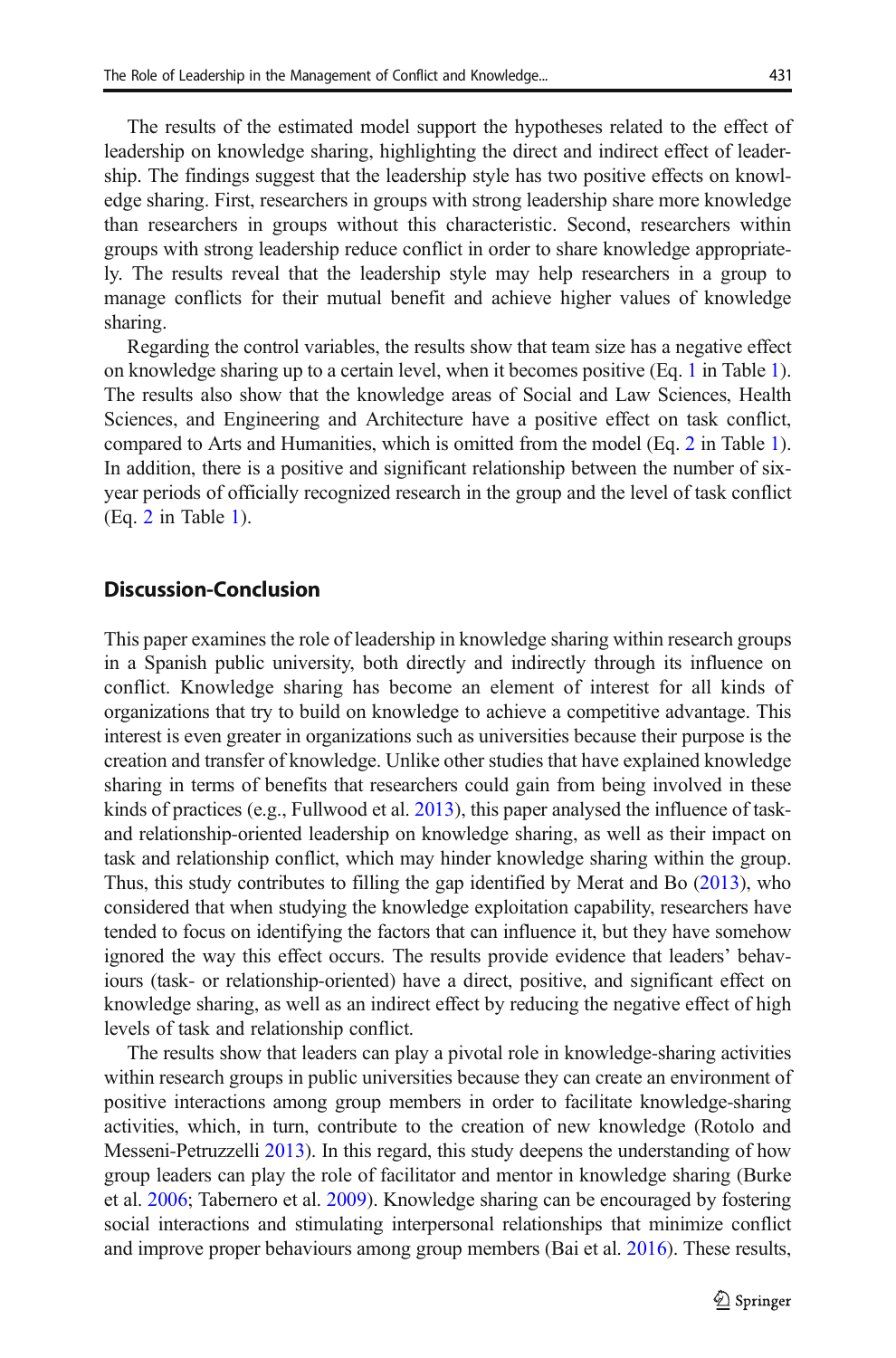in agreement with suggestions of other authors, shed light on the mechanisms that explain knowledge sharing in research groups (e.g., Hemlin [2006](#page-13-0); Minbaeva et al. [2012;](#page-14-0) Xue et al. [2011;](#page-14-0) Zboralski [2009\)](#page-14-0).

Despite its strengths, this study also has some limitations. First, caution should be used when generalizing the results of this study because it was based on a single public university. Future research in different work settings is needed to replicate its findings. In fact, in collectivist cultures, the effect of conflict on work-related behaviours could be different from its effect in more individualistic cultures (Lu et al. [2011\)](#page-13-0). Furthermore, data were collected from a single source, and it would be worthwhile to have more information sources. There are also many variables that influence knowledge sharing that were not included in our research, such as remuneration and career advancement systems, among others. In addition, although the respondents were asked to evaluate their research group over a period of time, the data refer to a specific moment in time, and so it would be interesting to conduct longitudinal studies that lead to more in-depth conclusions about causality between the variables.

#### Conclusion

This study shed light to understanding the knowledge management process in the public sector in general, as Jain and Jeppesen [\(2013\)](#page-13-0) proposed, and in universities in particular. Managers in private companies have different tools and mechanisms to promote knowledge management practices in their organizations that may not be available to those who occupy similar positions in public organizations. The findings of the present study can be useful because, although work in universities still has a highly individualistic component (Tian et al. [2009\)](#page-14-0), there is a tendency to move toward more group-based forms of research production (Hemlin [2006](#page-13-0)). Thus, the proper management of knowledge sharing in research groups can benefit management processes in universities as knowledge creation and dissemination centres. It should be noted that knowledge sharing has positive connotations for academics, who tend to view it as a valuable experience and a wise move, as well as a pleasant experience. In other words, researchers believe that engaging in knowledge-sharing activities can be advantageous in itself, but it also has intrinsic rewards because people can enjoy the moments when knowledge sharing takes place. This enjoyment is closely linked to the researcher's mood, which can be greatly undermined by the existence of high levels of conflict within the group.

A key managerial implication of this study is that public universities should create a proper context where individuals feel motivated to engage in sharing knowledge. For some authors, although universities are recognized as knowledge creation centres, many university institutions are still slow in implementing knowledge management initiatives (e.g., Tan [2016\)](#page-14-0). People in charge of public universities should consider the need to improve the leadership skills of academics who are research group leaders because these leaders can help to create the best possible conditions for knowledge sharing among group members. In addition, it should be noted that, within the academic context, a person who is considered 'an expert' could lead a research group without having the appropriate leadership expertise, skills, and knowledge (Yielder and Codling [2004](#page-14-0)). Therefore, public university decision-makers should actively improve the leadership skills of these academics. These findings are highly promising because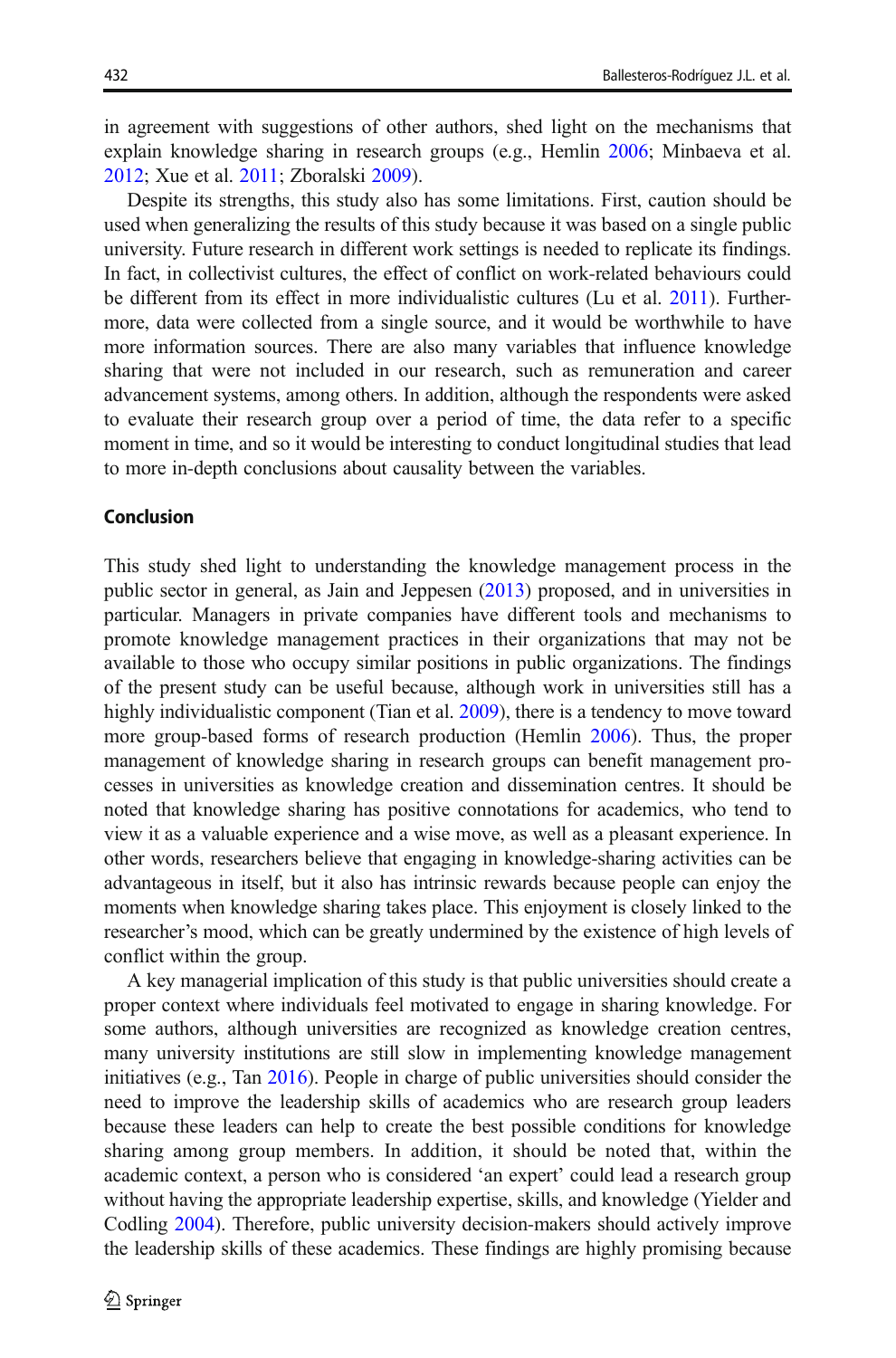<span id="page-12-0"></span>research group leaders, as suggested by Sandhu et al. [\(2011](#page-14-0)). Thus, through an adequate training program, public universities could help research group leaders to better manage their human resources and promote higher levels of knowledge sharing, without having to modify incentive and reward systems. In universities and other public organizations, training programs could improve group leaders' interpersonal skills, so that they can be in a better position to prevent unpleasant situations within the group that can hinder knowledge sharing. Moreover, the content of training programs could help leaders to directly impact knowledge sharing because it might help them to find a proper strategy to foster knowledge sharing. Training can help them to identify and assess knowledge-sharing barriers and opportunities and develop an appropriate way to cope with the former and achieve the latter. Training programs could also improve the necessary communication skills to better transmit the importance of knowledge-sharing activities for the benefit of the whole group.

In conclusion, knowledge management can greatly contribute to effectiveness in public organizations. In this regard, this study broadens the literature on knowledge management in public universities through assessing how the leader's role directly influences knowledge sharing. It also extends the literature by showing how leaders of public organizations, such as universities, can indirectly contribute to knowledge sharing, by reducing the negative effects of task and relationship conflicts. In this way, this research provides managers of public universities with interesting notions about leadership roles they have to foster in order to take advantage of knowledge as a strategic resource.

Acknowledgements The authors acknowledge the financial support received from the Ministry of Education and Science [ECO2010-201139 ECON].

Funding This study was funded by the Ministry of Education and Science of Spain (grant number ECO2010-201139 ECON).

#### Compliance with Ethical Standards

Conflict of Interest The authors declare that they have no conflict of interest.

Ethical Approval Informed consent was obtained from all individual participants included in the study.

# References

- Ayoko, O. B., & Callan, V. J. (2010). Teams' reactions to conflict and teams' task and social outcomes: The moderating role of transformational and emotional leadership. European Management Journal, 28(3), 220–235.
- Bai, Y., Lin, L., & Li, P. P. (2016). How to enable employee creativity in a team context: A cross-level mediating process of transformational leadership. Journal of Business Research, 69(9), 3240–3250.
- Bass, B. J. (1990). From transactional to transformational leadership: Learning to share the vision. Organizational Dynamics, 18(3), 19–31.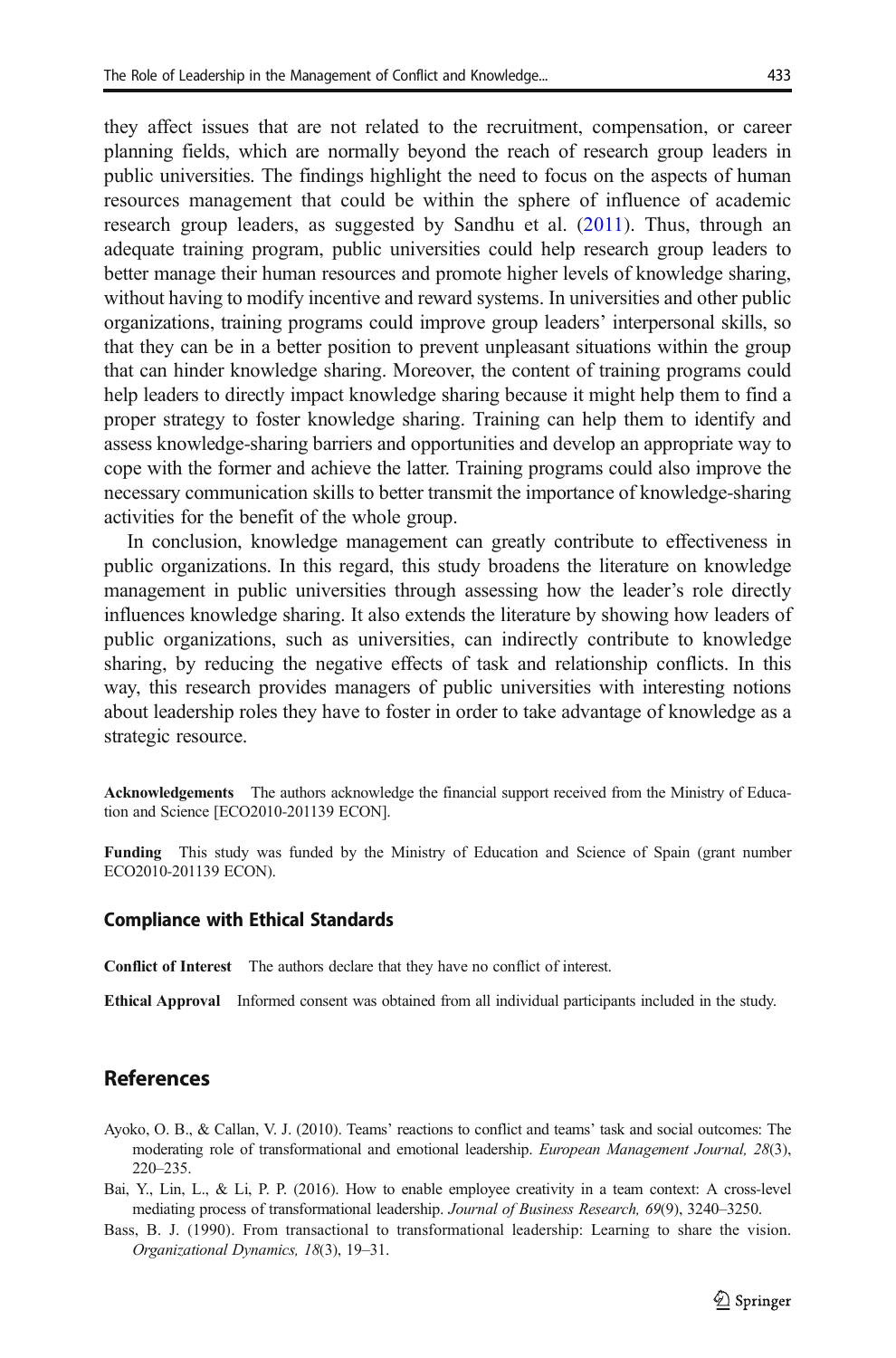- <span id="page-13-0"></span>Berthoin Antal, A., & Richebé, N. (2009). Reflections on experience. A passion for giving, a passion for sharing: Understanding knowledge sharing as gift exchange in academia. Journal of Management Inquiry, 18(1), 78–95.
- Bono, J. E., Foldes, H. J., Vinson, G., & Muros, J. P. (2007). Workplace emotions: The role of supervision and leadership. Journal of Applied Psychology, 92(5), 1357–1367.
- Burke, C. S., Stagl, K. C., Klein, C., Goodwin, G. F., Salas, E., & Halpin, S. M. (2006). What type of leadership behaviors are functional in teams? A meta-analysis. The Leadership Quarterly, 17(3), 288–307.
- Chow, W. S., & Chan, L. S. (2008). Social network, social trust and shared goals in organizational knowledge sharing. Information and Management, 45(7), 458–465.
- De Dreu, C. K. W., & Weingart, L. R. (2003). Task versus relationship conflict, team performance, and team member satisfaction: A meta-analysis. Journal of Applied Psychology, 88(4), 741–749.
- Degn, L., Franssen, T., Sørensen, M. P., & de Rijcke, S. (2018). Research groups as communities of practice: A case study of four high-performing research groups. Higher Education, 76(2), 231–246.
- Forti, E., Franzoni, C., & Sobrero, M. (2013). Bridges or isolates? Investigating the social networks of academic inventors. Research Policy, 42(8), 1378–1388.
- Fullwood, R., Rowley, J., & Delbridge, R. (2013). Knowledge sharing amongst academics in UK universities. Journal of Knowledge Management, 17(1), 123–136.
- Grant, R. M. (1996). Toward a knowledge -based theory of the firm. Strategic Management Journal, 17(S2), 109–122.
- Greene, W. H. (2012). Econometric analysis. Upper Saddle River: Prentice Hall.
- He, H., Baruch, Y., & Lin, C. P. (2014). Modeling team knowledge sharing and team flexibility: The role of within-team competition. Human Relations, 67(8), 947–978.
- Hemlin, S. (2006). Creative knowledge environments for research groups in biotechnology. The influence of leadership and organizational support in universities and business companies. Scientometrics, 67(1), 121–142.
- Jain, A. K., & Jeppesen, H. J. (2013). Knowledge management practices in a public sector organisation: The role of leaders' cognitive styles. Journal of Knowledge Management, 17(3), 347–362.
- Jehn, K. A. (1997). A qualitative analysis of conflict types and dimensions in organizational groups. Administrative Science Quarterly, 42(3), 530–557.
- Jehn, K. A., & Mannix, E. A. (2001). The dynamic nature of conflict: A longitudinal study of intragroup conflict and group performance. Academy of Management Journal, 44(2), 238–251.
- Jehn, K. A., Greer, L., Levine, S., & Szulanski, G. (2008). The effects of conflict types, dimensions, and emergent states on group outcomes. Group Decision and Negotiation, 17(6), 465–495.
- Jiang, X., Flores, H. R., Leelawong, R., & Manz, C. C. (2016). The effect of team empowerment on team performance: A cross-cultural perspective on the mediating roles of knowledge sharing and intra-group conflict. International Journal of Conflict Management, 27(1), 62–87.
- Jimenez-Jimenez, D., & Sanz-Valle, R. (2013). Studying the effect of HRM practices on the knowledge management process. Personnel Review, 42(1), 28–49.
- Knies, E., & Leisink, P. (2014). Leadership behavior in public organizations: A study of supervisory support by police and medical center middle managers. Review of Public Personnel Administration, 34(2), 108–127.
- Kotlyar, I., & Karakowsky, L. (2007). Falling over ourselves to follow the leader: Conceptualizing connections between transformational leader behaviors and dysfunctional team conflict. Journal of Leadership & Organizational Studies, 14(1), 38–49.
- Lauring, J., & Selmer, J. (2011). Social climate in diverse university departments: The role of internal knowledge sharing. Educational Research, 53(3), 347–362.
- Lee, P., Gillespie, N., Mann, L., & Wearing, A. (2010). Leadership and trust: Their effect on knowledge sharing and team performance. Management Learning, 41(4), 473–491.
- Liu, Y., Keller, R. T., & Shih, H. A. (2011). The impact of team-member exchange, differentiation, team commitment, and knowledge sharing on R&D project team performance. R&D Management, 41(3), 274–287.
- Lu, L., Zhou, F., & Leung, K. (2011). Effects of task and relationship conflicts on individual work behaviors. International Journal of Conflict Management, 22(2), 131–150.
- Matzler, K., Renzl, B., Mooradian, T., von Krogh, G., & Mueller, J. (2011). Personality traits, affective commitment, documentation of knowledge, and knowledge sharing. The International Journal of Human Resource Management, 22(2), 296–310.
- Merat, A., & Bo, D. (2013). Strategic analysis of knowledge firms: The links between knowledge management and leadership. Journal of Knowledge Management, 17(1), 3-15.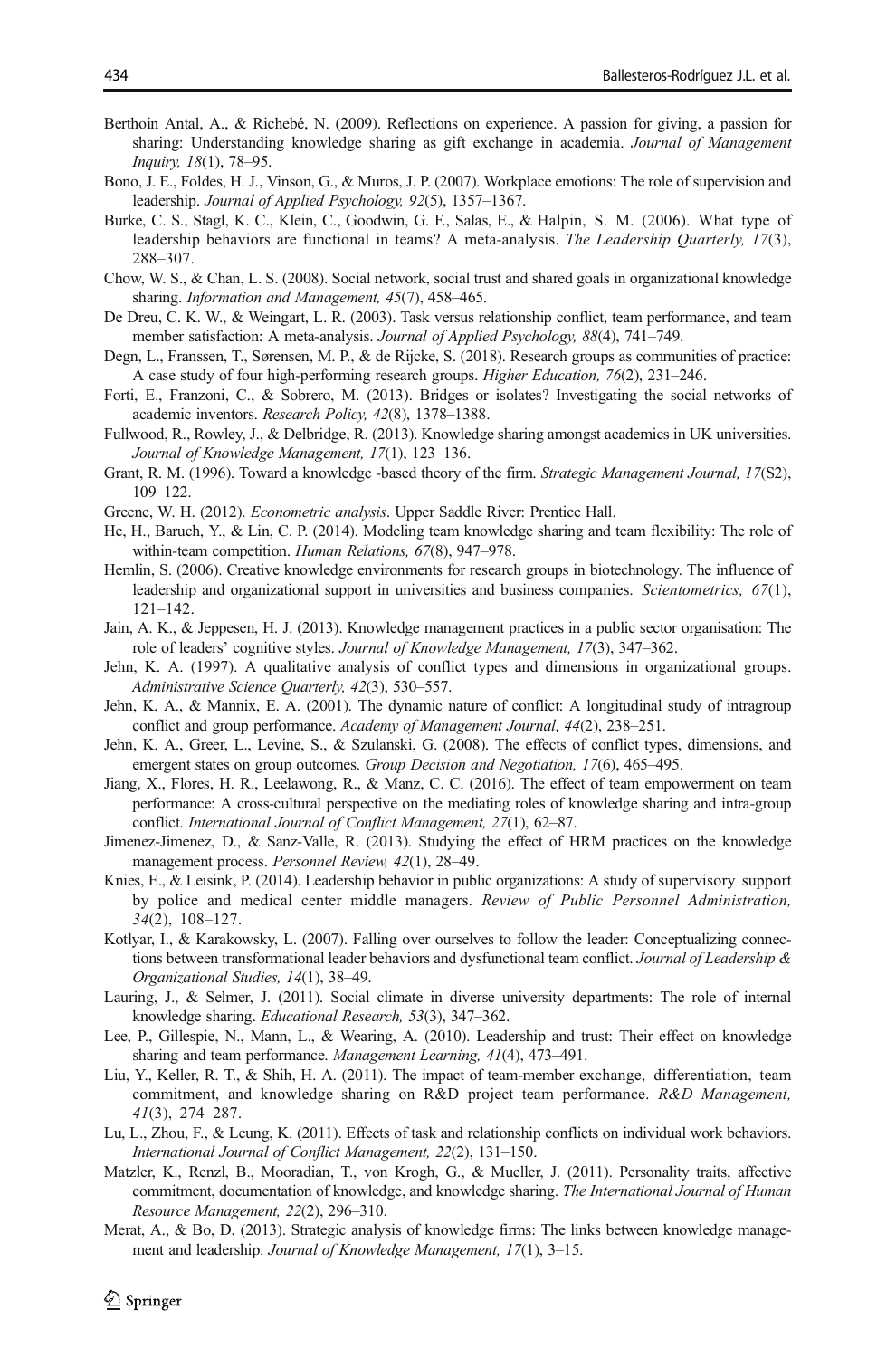- <span id="page-14-0"></span>Minbaeva, D. B., Mäkelä, K., & Rabbiosi, L. (2012). Linking HRM and knowledge transfer via individuallevel mechanisms. Human Resource Management, 51(3), 387–405.
- Nistor, N., Daxecker, I., Stanciu, D., & Diekamp, O. (2015). Sense of community in academic communities of practice: Predictors and effects. Higher Education, 69(2), 257–273.
- Pezzoni, M., Sterzi, V., & Lissoni, F. (2012). Career progress in centralized academic systems: Social capital and institutions in France and Italy. Research Policy, 41(4), 704–719.
- Podsakoff, P. M., & Organ, D. W. (1986). Self-reports in organizational research: Problems and prospects. Journal of Management, 12(4), 531–544.
- Rotolo, D., & Messeni-Petruzzelli, A. (2013). When does centrality matter? Scientific productivity and the moderating role of research specialization and cross-community ties. Journal of Organizational Behavior, 34(5), 648–670.
- Salas, E., Dickinson, T. L., Converse, S. A., & Tannenbaum, S. I. (1992). Toward an understanding of team performance and training. In R. W. Swezey & E. Salas (Eds.), Teams: Their training and performance (pp. 3–29). Norwood: Ablex.
- Sandhu, M. S., Jain, K. K., & Ahmad, I. U. K. (2011). Knowledge sharing among public sector employees: Evidence from Malaysia. International Journal of Public Sector Management, 24(3), 206–226.
- Schulz-Hardt, S., Jochims, M., & Frey, D. (2002). Productive conflict in group decision making: Genuine and contrived dissent as strategies to counteract biased information seeking. Organizational Behavior and Human Decision Processes, 88(2), 563–586.
- Simons, T. L., & Peterson, R. S. (2000). Task conflict and relationship conflict in top management teams: The pivotal role of intragroup trust. Journal of Applied Psychology, 85(1), 102–111.
- Singh, S. K. (2008). Role of leadership in knowledge management: A study. Journal of Knowledge Management, 12(4), 3–15.
- Swart, J., Kinnie, N., van Rossenberg, Y., & Yalabik, Z. Y. (2014). Why should I share my knowledge? A multiple foci of commitment perspective. Human Resource Management Journal, 24(3), 269–289.
- Tabernero, C., Chambel, M. J., Curral, L., & Arana, J. M. (2009). The role of task-oriented versus relationshiporiented leadership on normative contract and group performance. Social Behavior and Personality, 37(10), 1391–1404.
- Tan, C. N. L. (2016). Enhancing knowledge sharing and research collaboration among academics: The role of knowledge management. Higher Education, 71(4), 525–556.
- Tian, J., Nakamori, Y., & Wierzbicki, A. P. (2009). Knowledge management and knowledge creation in academia: A study based on surveys in a Japanese research university. Journal of Knowledge Management, 13(2), 76–92.
- Tjosvold, D. (2006). Defining conflict and making choices about its management: Lighting the dark side of organizational life. International Journal of Conflict Management, 17(2), 87–95.
- Travaille, A. M., & Hendriks, P. H. J. (2010). What keeps science spiralling? Unravelling the critical success factors of knowledge creation in university research. Higher Education, 59(4), 423–439.
- van Woerkom, M., & Sanders, K. (2010). The romance of learning from disagreement. The effect of cohesiveness and disagreement on knowledge sharing behavior and individual performance within teams. Journal of Business and Psychology, 25(1), 139–149.
- van Woerkom, M., & van Engen, M. L. (2009). Learning from conflicts? The relations between task and relationship conflicts, team learning and team performance. European Journal of Work and Organizational Psychology, 18(4), 381–404.
- Xue, Y., Bradley, J., & Liang, H. (2011). Team climate, empowering leadership, and knowledge sharing. Journal of Knowledge Management, 15(2), 299–312.
- Yielder, J., & Codling, A. (2004). Management and leadership in the contemporary university. Journal of Higher Education Policy and Management, 26(3), 315–328.
- Zboralski, K. (2009). Antecedents of knowledge sharing in communities of practice. Journal of Knowledge Management, 13(3), 90–101.
- Zhang, X., Cao, Q., & Tjosvold, D. (2011). Linking transformational leadership and team performance: A conflict management approach. Journal of Management Studies, 48(7), 1586–1611.

Publisher's Note Springer Nature remains neutral with regard to jurisdictional claims in published maps and institutional affiliations.